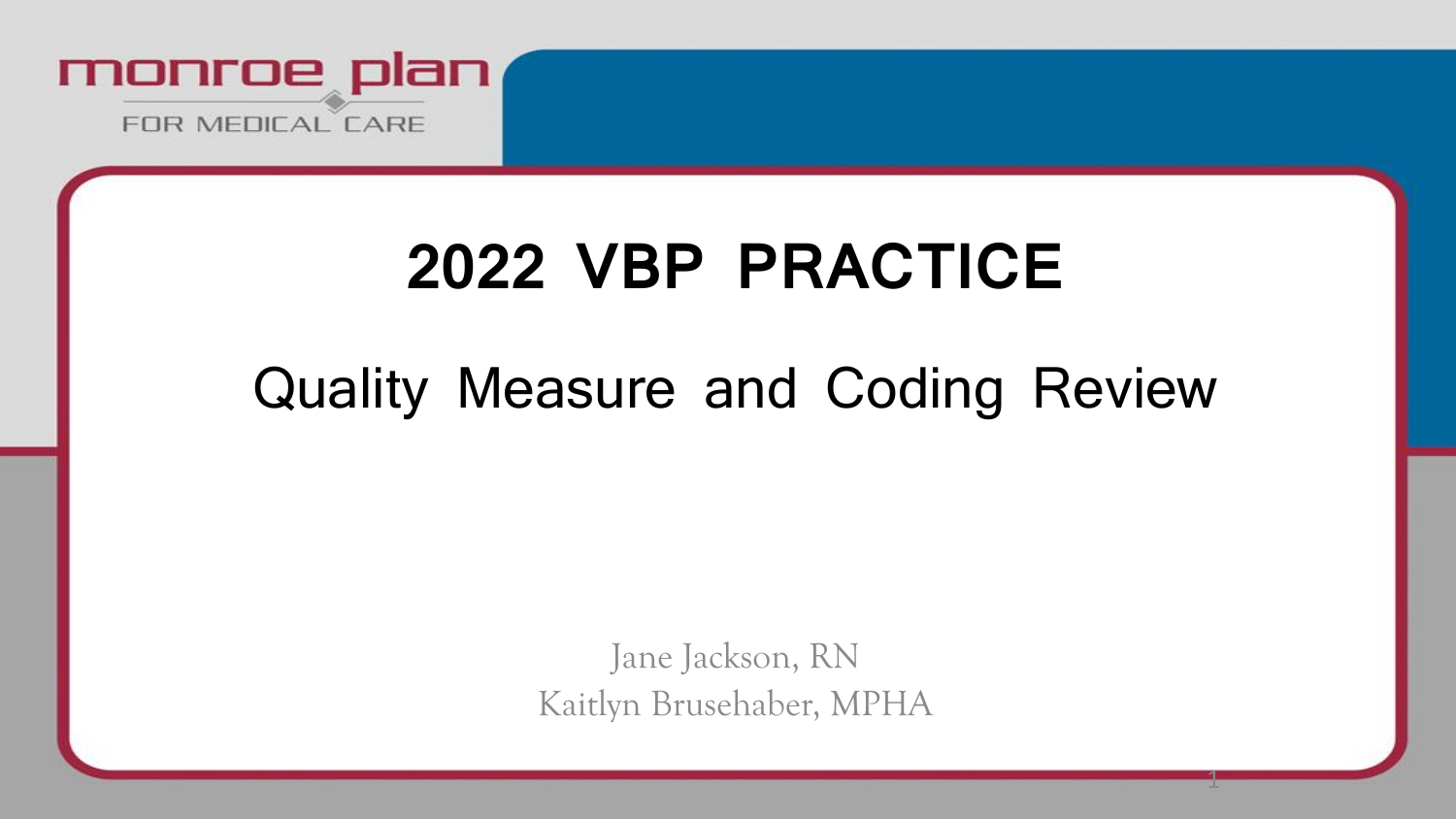

## 2022 Incentive Measures

- Pediatric contracts
	- 5 measures total
	- 20 points per measure
- Adult/Pediatric/IPA contracts
	- 10 measures total
	- 12.5 (cancer and diabetic screenings) and 7.5 points per measure (child and adolescent prevention)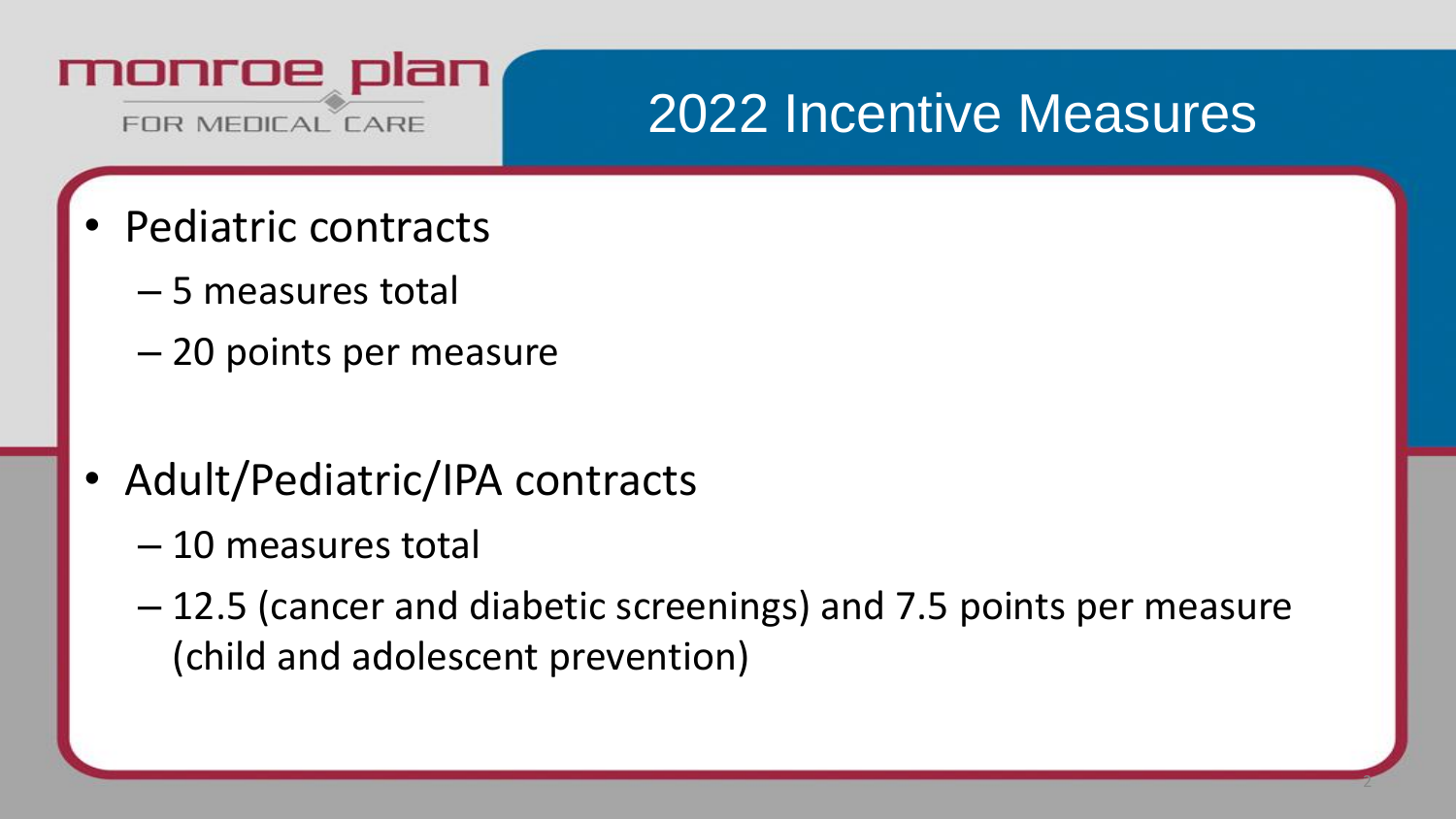## Adolescent Immunizations - (Combo 2) IMA

Adolescents who have had the following immunizations by their 13th birthday:

- One dose of meningococcal vaccine between the  $11<sup>th</sup>$  and  $13<sup>th</sup>$  birthday
- One tetanus, diphtheria toxoids and acellular pertussis (Tdap) vaccine between 10<sup>th</sup> and 13<sup>th</sup> birthday and
- Completed the human papillomavirus (HPV) vaccine series between 9<sup>th</sup> and 13<sup>th</sup> birthday

#### **Coding –**

Meningococcal: 90734 Tdap: 90715 HPV: 90649-90651

\*The claim for each vaccine administered must include the vaccination supply code in addition to the administration code

\*Vaccine codes: Refer to NYS Vaccines for Children (VFC) Program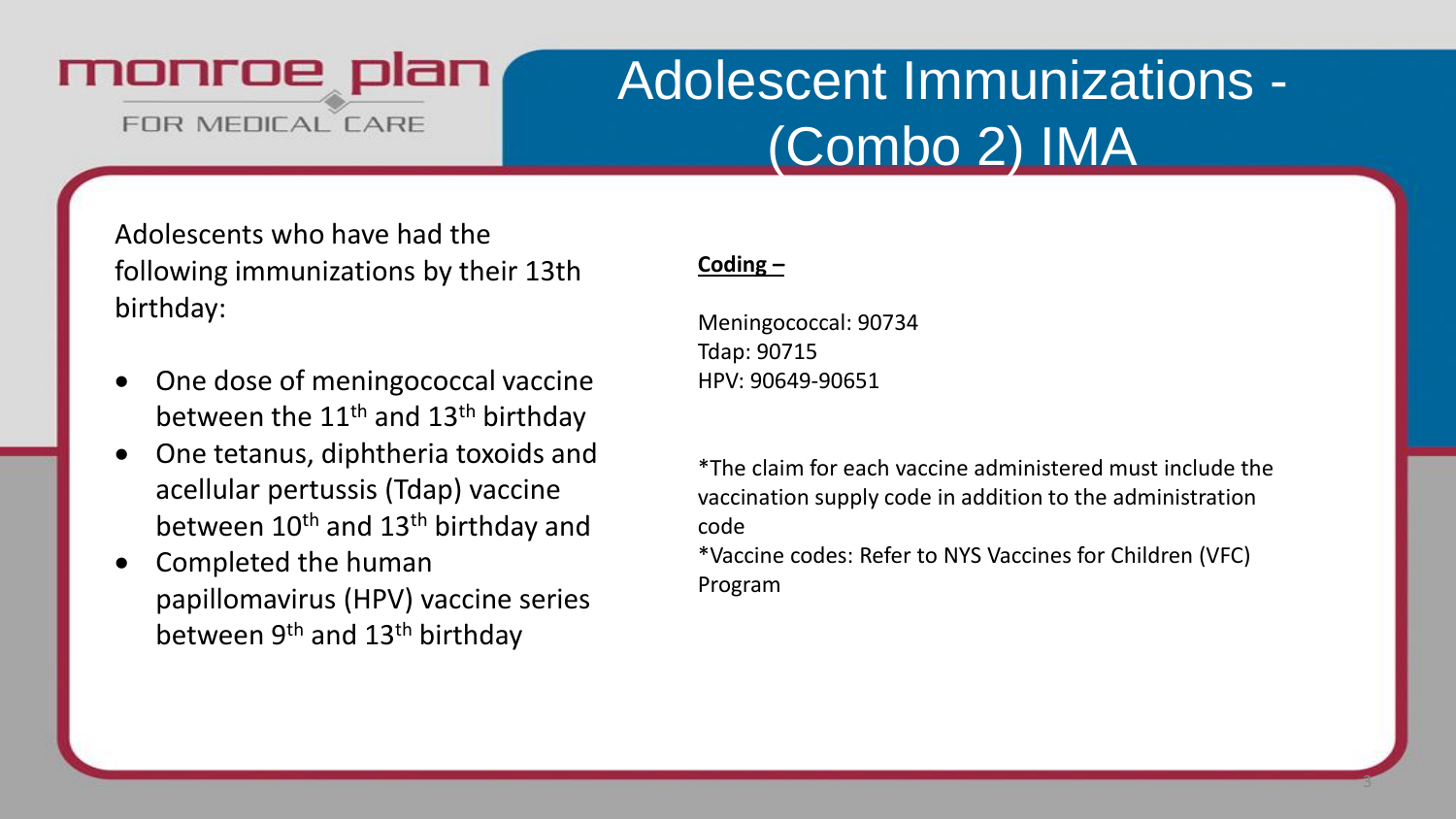## Well Child Visits in the first 30 months of life – W30

W30 Composite has 2 parts:

**Coding -**

- Well-Child Visits in the First 15 months Five or more well-child visits before the 15-month birthday
- Well-Child Visits for Age 15 Months-30 Months Two or more well-child visits between the child's 15 month birthday and the 30-month birthday

99381-99382 99391-99392 99461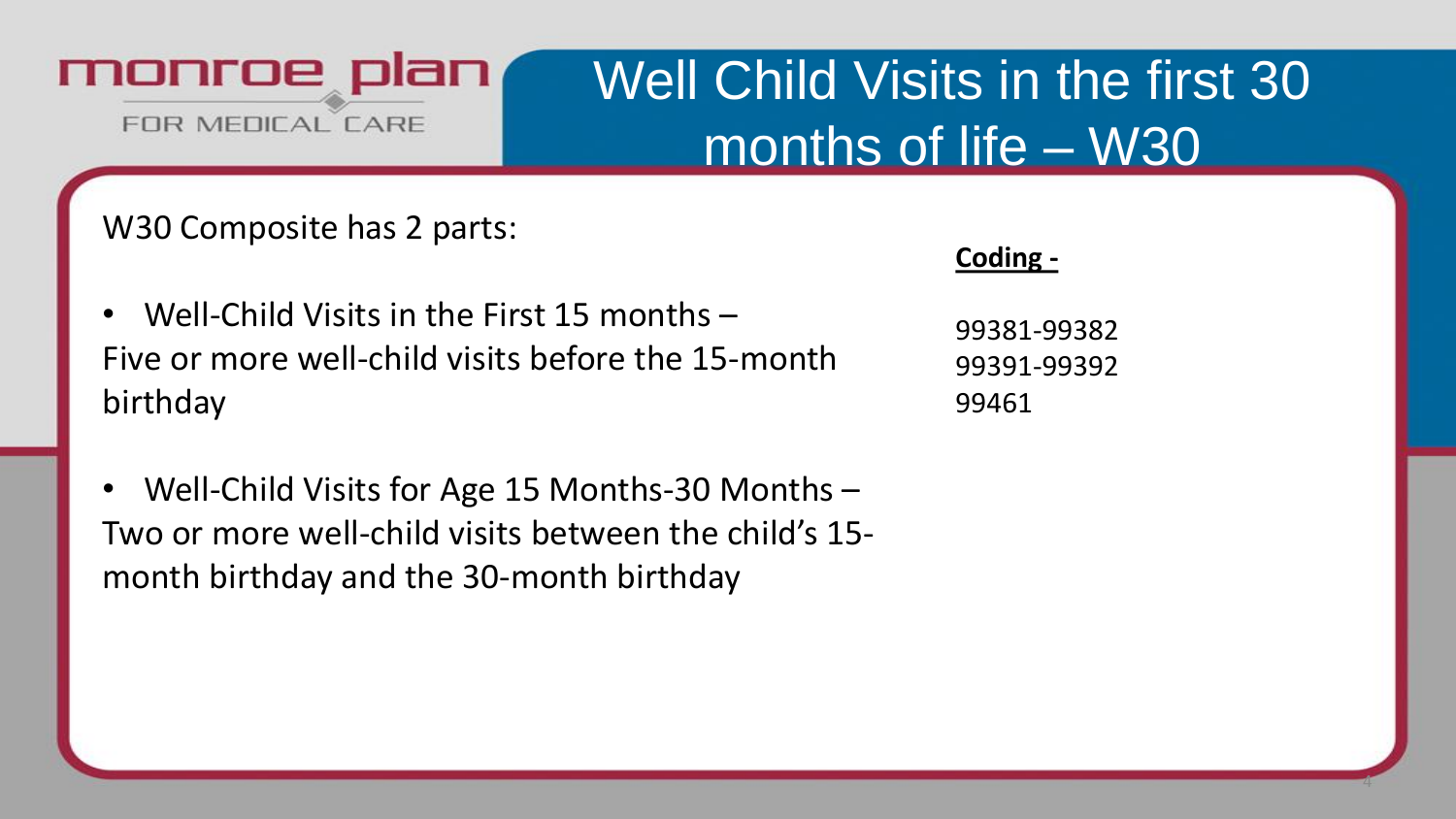

### Child and Adolescent Well Child Visits (WCV)

Children 3-21 years of age with one wellchild visit with a PCP or an OBGYN practitioner within the calendar year

**Coding –** 99382-99385 99392-99395

5

\*Change for 2022: Measure now aligns with the HEDIS criteria to include 18-21 year olds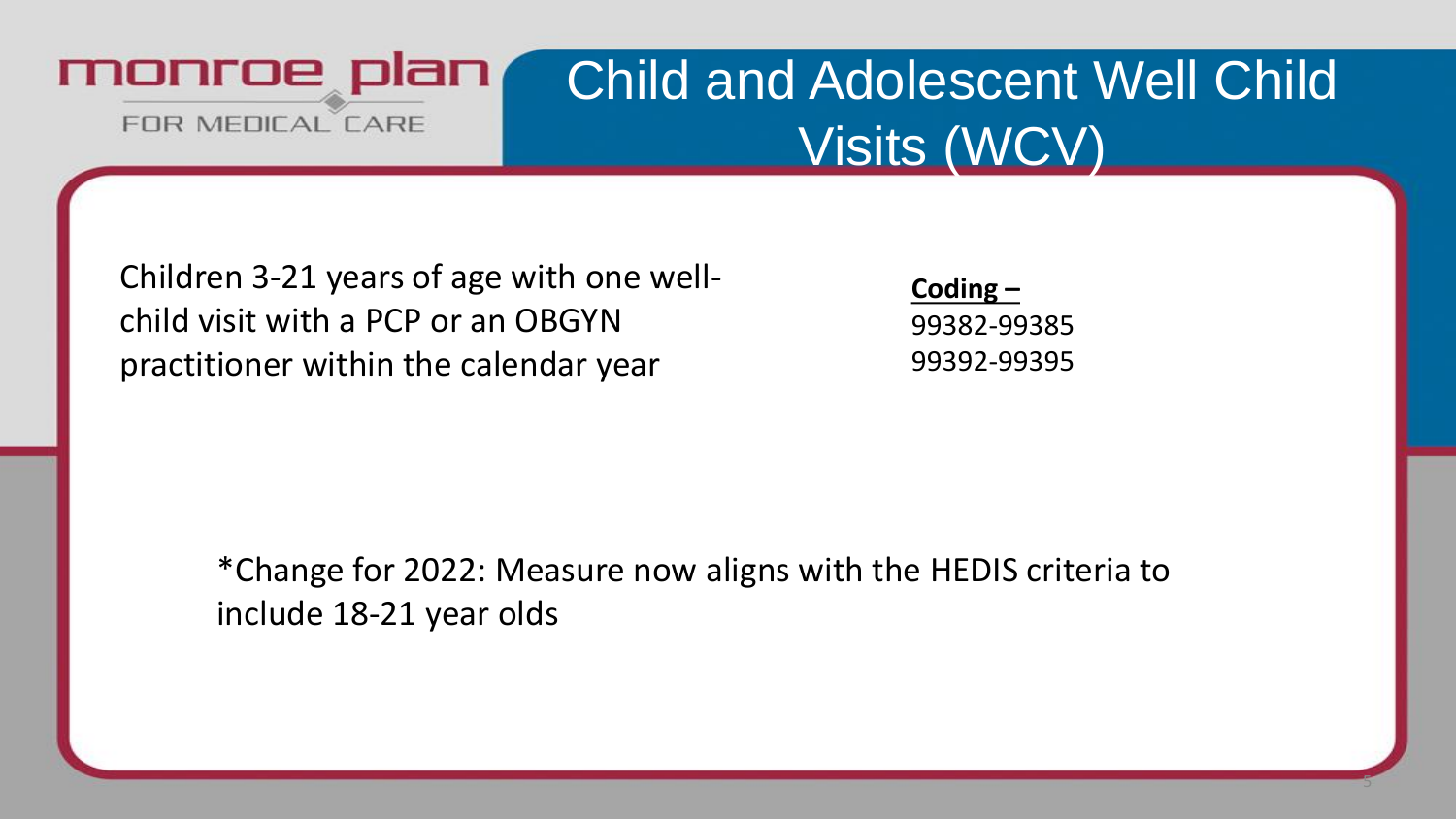## Weight Assessment and Counseling - WCC

Children 3-17 years of age who had an outpatient visit with a PCP *or* OB/ GYN practitioner and who had evidence of the following:

- BMI percentile documentation
- Counseling for nutrition
- Counseling for physical activity

All 3 components need to be met to get credit for the measure

#### **Coding:**

- BMI percentile: Z68.51, Z68.52, Z68.53, Z68.54
- Nutrition Counseling: Z71.3, 97802-97804; G0270- G0271
- Physical Activity Counseling: Z71.82, Z02.5 G0447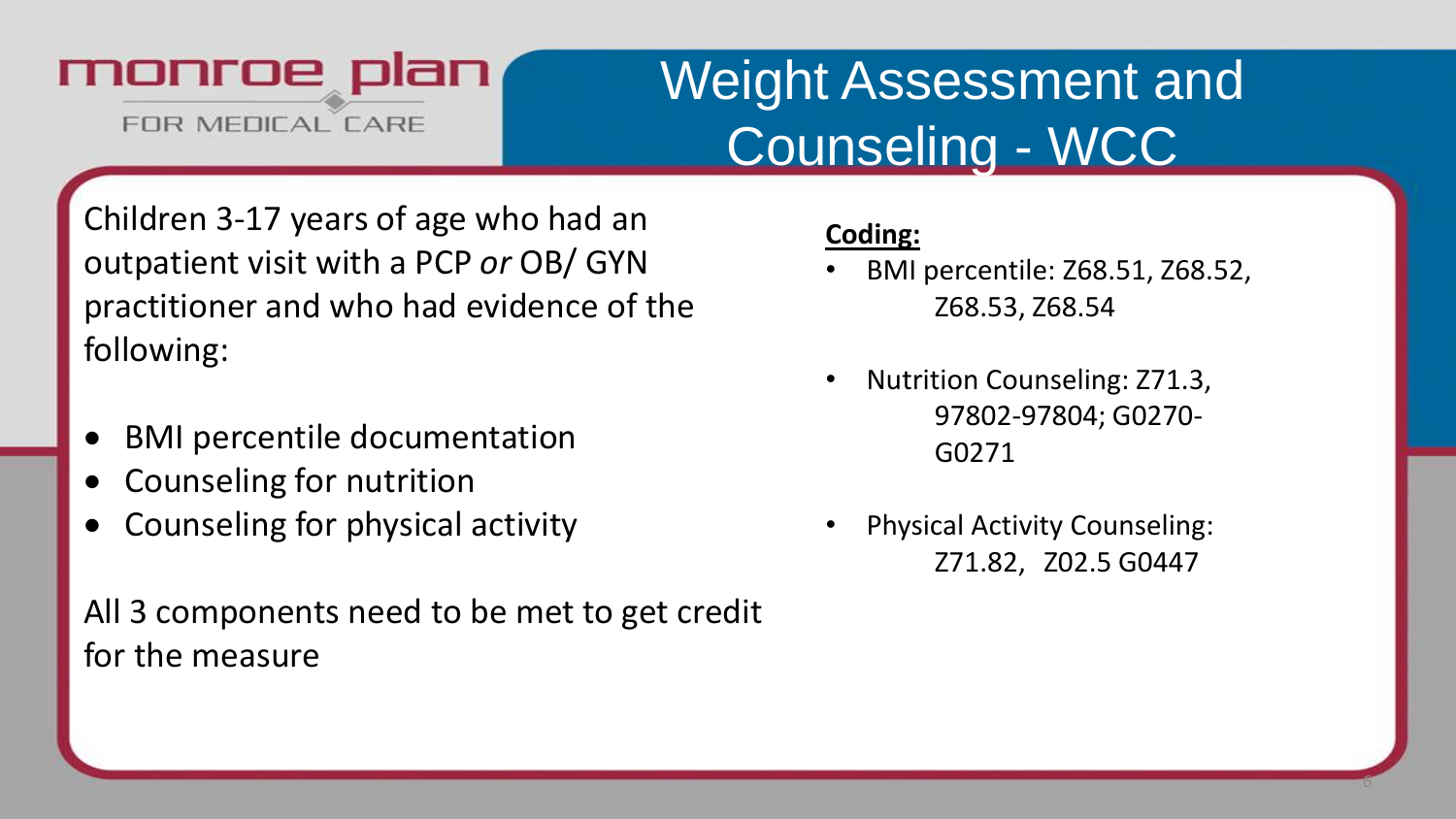## Adult/Pediatric Practices – Diabetic Retinal Eye Exam

**Patients 18–75 years of age with a diagnosis of diabetes (type 1 and type 2) who had a retinal or dilated eye exam by an eye care professional (***optometrist or ophthalmologist***) during the calendar year** *or* **had a negative retinal or dilated eye exam (negative for retinopathy) by an eye care professional in the year prior to the current year**

#### **Documentation must include:**

- Patients will have a retinal or dilated eye exam by an eye care professional (*optometrist or ophthalmologist*) in the calendar year *or*
- A negative retinal or dilated eye exam (negative for retinopathy) by an eye care professional in the year prior to the current calendar year
- Documentation in the medical record must include the **result or finding** as well as when the retinal eye exam was performed
- Include all diagnosis codes related to diabetic retinal screening exam

#### **Coding:**

Examples of codes to identify an eye exam

- S0620-S0621; 92002; 92004; 92012; 92014; 92250; 92227; 92228 *(must be performed by an optometrist or ophthalmologist)*
- Codes to identify Diabetic Retinal Screening with an Eye Care Professional *reported by any provider: 2022F, 2023F, 2024F, 2025F, 2026F, 2033F*
- **3072F** Low risk for retinopathy *(no evidence of retinopathy in the prior year)*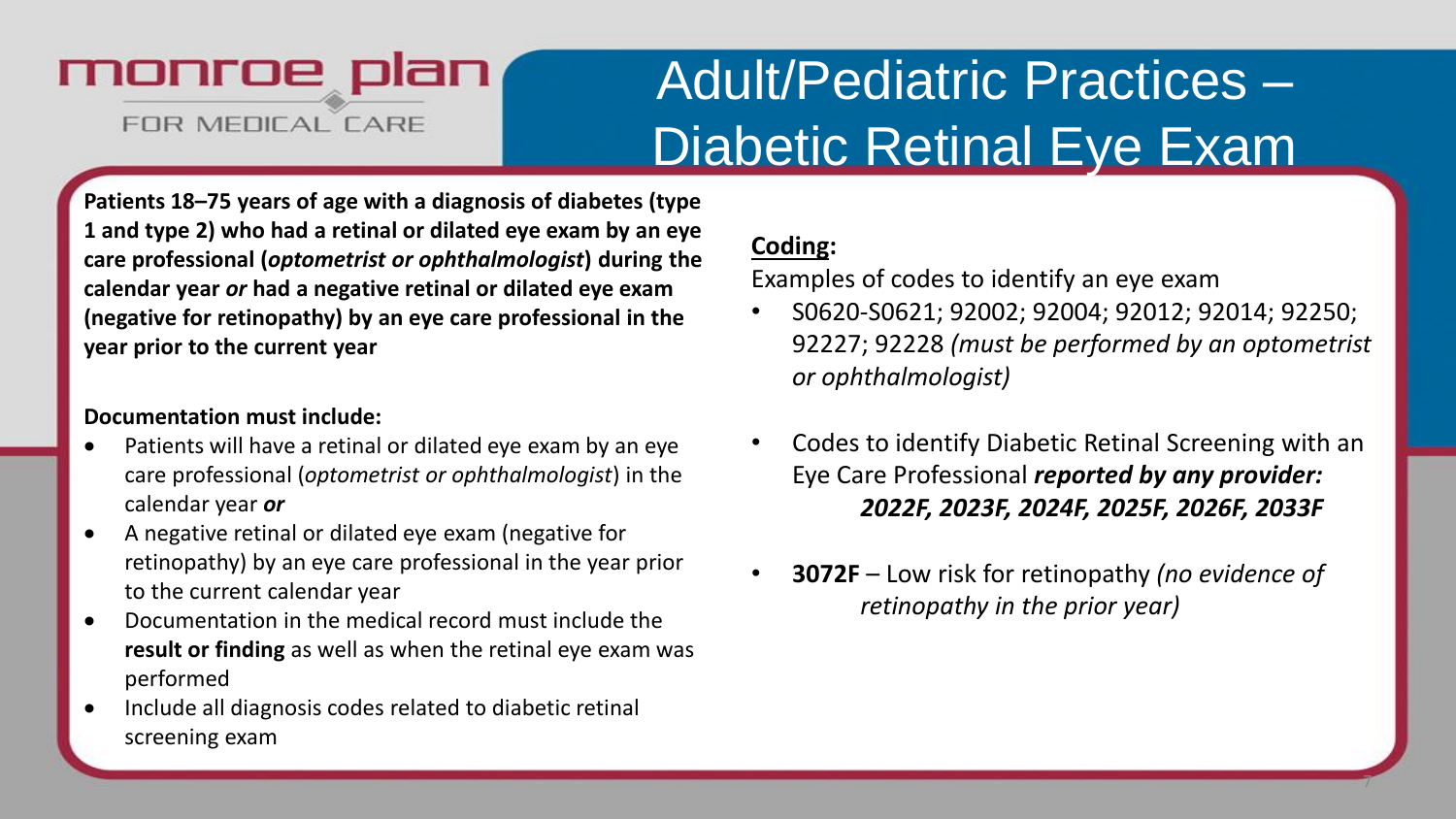#### monroe plan Adult/Pediatric Practices – FOR MEDICAL CARE Diabetic HbA1c Poor Control > 9.0%

Patients 18–75 years of age with a diagnosis of diabetes (type 1 and type 2) who had the following: the most recent HbA1c level performed during the calendar year is > 9.0% or the result is missing

Patients will have at least one HbA1c test performed during the calendar year

- HbA1c Control < 8%: Most recent Hemoglobin A1c (HbA1c) level < 8.0% is considered compliant
- HbA1c Poor Control > 9%: Most recent Hemoglobin A1c (HbA1c) level > 9.0% or result is missing
- Medical record documentation must include the date and value of the most recent HbA1c result during the calendar year

#### **Coding:**

- 83036; 83037
- **3044F** Most recent HbA1c less than 7.0%
- **3046F** Most recent HbA1c greater than 9.0%
- **3051F** Most recent HbA1c greater than or equal to 7.0% and less than 8.0%
- **3052F**  Most recent HbA1c greater than or equal to 8.0% and less than 9.0%

\*\* *CPT II codes used to identify compliance must use the most recent result provided during the calendar year*